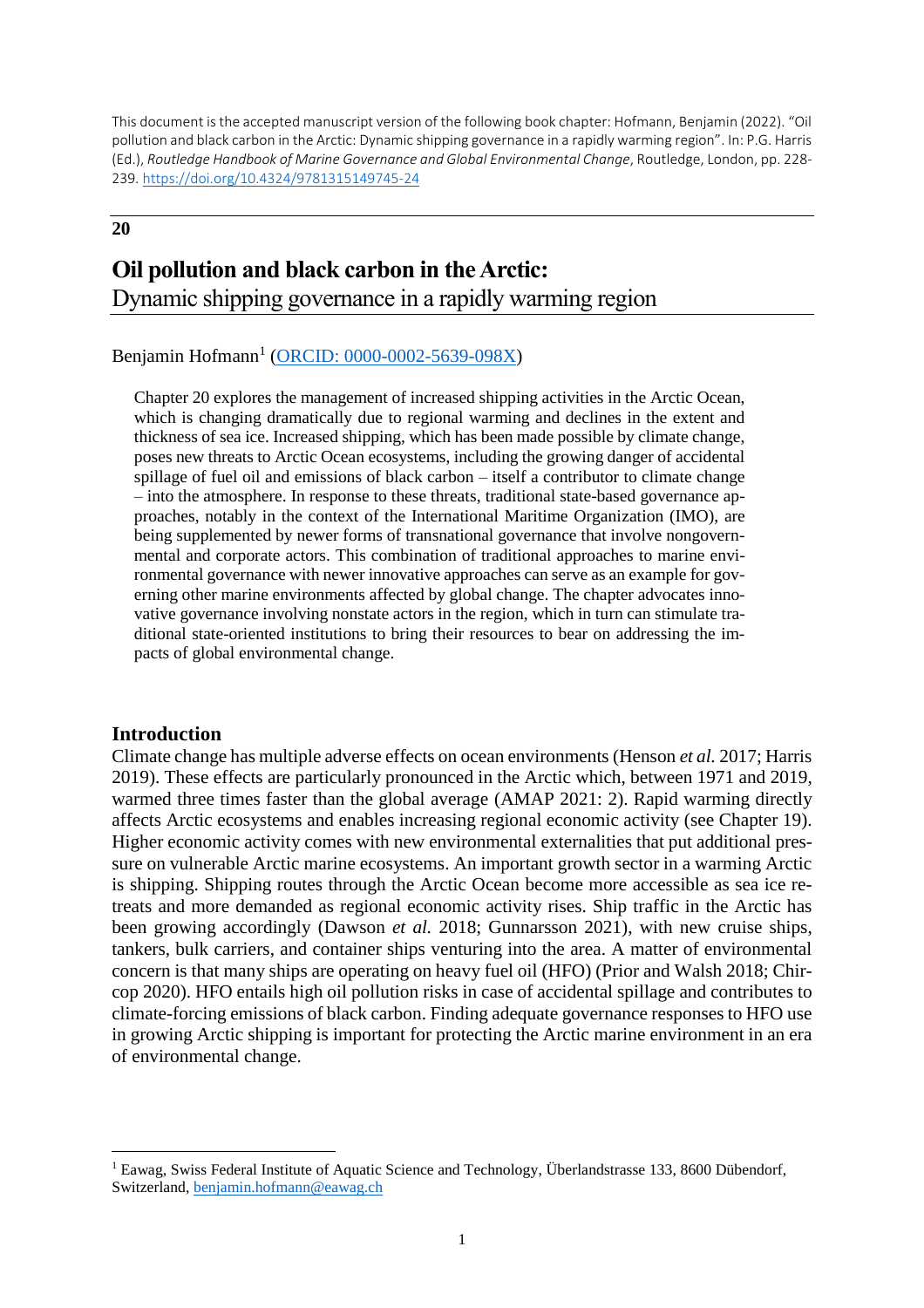The effects of global environmental change can be governed through traditional, state-based arrangements or more innovative, transnational arrangements (Hale 2020). Governance encompasses all kinds of regulatory, programmatic, and knowledge-generating activities. Traditional governance responses are given by individual states on the domestic level or by states cooperating with each other on regional or global levels (DeSombre 2000). By contrast, innovative governance responses are developed by civil society organizations and/or business, sometimes also together with state actors (Abbott and Snidal 2009; Andonova, Betsill and Bulkeley 2009). The scholarly literature recently began to integrate these two research streams by examining interactions between state-based and transnational governance (Cashore *et al.* 2021). This chapter studies governance responses of states and nonstate actors in an integrated way to generate insights into flexible and adaptive societal responses to global environmental change. The Arctic is an informative case as rapid warming has transformed this region into a laboratory for governing change. Lessons from this laboratory can inform future governance efforts in other sea regions for which major environmental changes are projected, too.

This case study examines the sequence and interplay of traditional and innovative governance arrangements regarding HFO use in Arctic shipping in five steps. First, I outline the distinction between traditional, state-based governance and innovative, transnational forms of governance. Second, I explain that Arctic warming is enabling shipping growth and that HFO use by ships entails oil pollution risks and climate effects. Third, I analyse the gaps that traditional governance responses have left in addressing these threats. Fourth, I show that innovative governance responses have partly filled these gaps and facilitated the development of traditional regulatory measures. Fifth, I conclude that nonstate leadership is an encouraging lesson for ocean protection well beyond the Arctic but is contingent on public concern about environmental changes and their impacts.

## **The interaction of traditional and innovative governance responses**

Researchers have studied how states as well as transnational initiatives involving nonstate actors have governed environmental problems. The study of state-based governance includes the making, design, and effectiveness of domestic policies (Harrison and Sundstrom 2010; Schaffrin, Sewerin and Seubert 2014) and of international environmental agreements and regimes (Young 2014; Mitchell *et al.* 2020). The study of transnational governance is a growing field exploring, amongst others, the growth and impacts of private environmental standards (Green 2013; Auld 2014). One way to bring these research streams together is the concept of institutional complexity (Zelli, Möller and Asselt 2017). For instance, the static notion of a regime complex captures the observation that an issue is governed by various bodies rather than a single international regime (Abbott 2012). Another way to capture governance diversity is to study interactions of state-based and transnational arrangements (Cashore *et al.* 2021) and their dynamic development over time. Environmental change promises to be a fruitful context for identifying sequences of different governance responses and interactions between them.

For this case study, I make a simple distinction between traditional and innovative forms of governance. Traditional governance refers to state actions on different geographical levels. First, coastal states take regulatory and other policy measures on the domestic level. This is useful for addressing local marine problems and industries not subject to global competition. Second, states cooperate with other states through regional organizations like the Arctic Council, organizations established under the UN regional seas programme, regional fisheries organizations, and other regional arrangements (cf. Mahon and Fanning 2019). This form of cooperation seems appropriate for targeting problems in a specific sea region and regional economic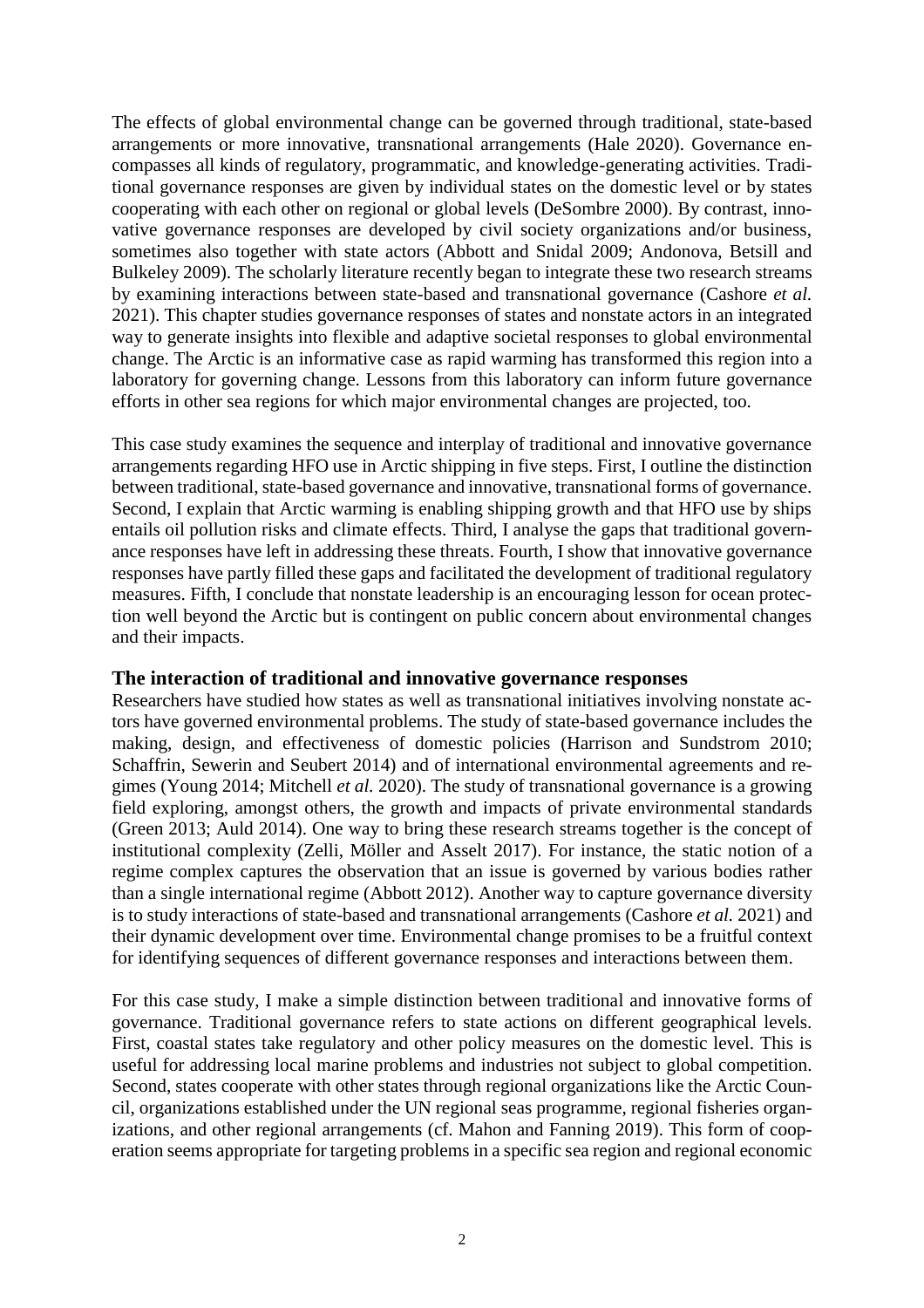context. Third, states cooperate with each other on the global level through international organizations with broad membership. This matches globalized industrial sectors and processes of environmental change extending across several sea regions (cf. Mendenhall 2019). Examples include the UN Environment Programme (UNEP) for general ocean challenges, the International Maritime Organization (IMO) for shipping, and the Food and Agriculture Organization (FAO) for fisheries. States thus govern on domestic, regional, and global levels.

Innovative, transnational governance is different from state-led responses as it relies on nonstate actors like business and civil society organizations. The governance literature has identified initiatives with different actor combinations (Abbott and Snidal 2009). Some initiatives are led by civil society or business actors alone, while other initiatives are led jointly by civil society and business (see Chapters 9, 10, and 11). Finally, civil society and/or business cooperate with states in hybrid governance arrangements (Andonova, Betsill and Bulkeley 2009). Like state-based responses, these transnational arrangements may develop at different geographical scales. Importantly, the simple distinction between traditional and innovative governance is not meant to replace more fine-grained governance typologies (e.g., Abbott and Snidal 2009). Rather, it is a tool broadly capturing how state-based and transnational responses to ocean changes differ and interact.

## **Shipping in a warming Arctic: oil pollution risks and emissions of black carbon**

The dynamic development and interaction of traditional and innovative governance forms are studied here for environmental threats posed by shipping in a warming Arctic. Warming has led to a rapid decrease in Arctic sea ice extent and thickness (Kwok 2018). Retreating sea ice makes Arctic shipping lanes more accessible. In the long term, trans-Arctic shipping may become a commercially viable alternative to existing shipping routes (Theocharis *et al.* 2018). For instance, the Northern Sea Route along Russia's north coast is the shortest connection between ports in East Asia and Northwest Europe. In the short to medium term, better accessibility of the Arctic region will enable more economic activity in sectors like resource extraction and tourism. This will increase shipping to destinations in the Canadian and Russian Arctic, and perhaps also Greenland (Lasserre 2019; Gunnarsson 2021). These developments are likely to continue even under ambitious international climate mitigation efforts. The vast majority of latest climate models predicts a practically ice-free Arctic Ocean in September before 2050 (Notz and SIMIP Community 2020). As sea ice retreats further, shipping from, to, and across the Arctic will grow. Growing Arctic shipping entails many new environmental threats for this vulnerable ocean area (Hofmann 2019).

Two major threats related to Arctic shipping are oil pollution and emissions of black carbon due to the use of HFO as fuel. HFO consists mainly of residues from refining processes, is cheaper than distillate fuel, and the most widely used fuel in global shipping (Comer *et al.* 2017: 2). An accidental spill of HFO would threaten seabirds, marine mammals, and other organisms living close to the water surface and on beaches. An HFO spill would be difficult to clean up in Arctic conditions and biodegradation be reduced in cold climate (DNV 2011; Fritt-Rasmussen *et al.* 2018). Spill risks in the Arctic are generally high given navigational challenges and harsh weather. Oil pollution risks could be reduced by using lighter distillate fuel instead of HFO (DNV 2011: 42) or eliminated through alternative fuels, like Liquefied Natural Gas. Moreover, incomplete combustion of HFO in ship engines leads to emissions of black carbon. Black carbon is a type of particulate matter and a potent climate-forcing agent (cf. Brewer 2019). It accelerates Arctic warming when deposited on ice and snow by increasing sunlight absorption and reducing the albedo of these surfaces (IPCC 2019: 247). Black carbon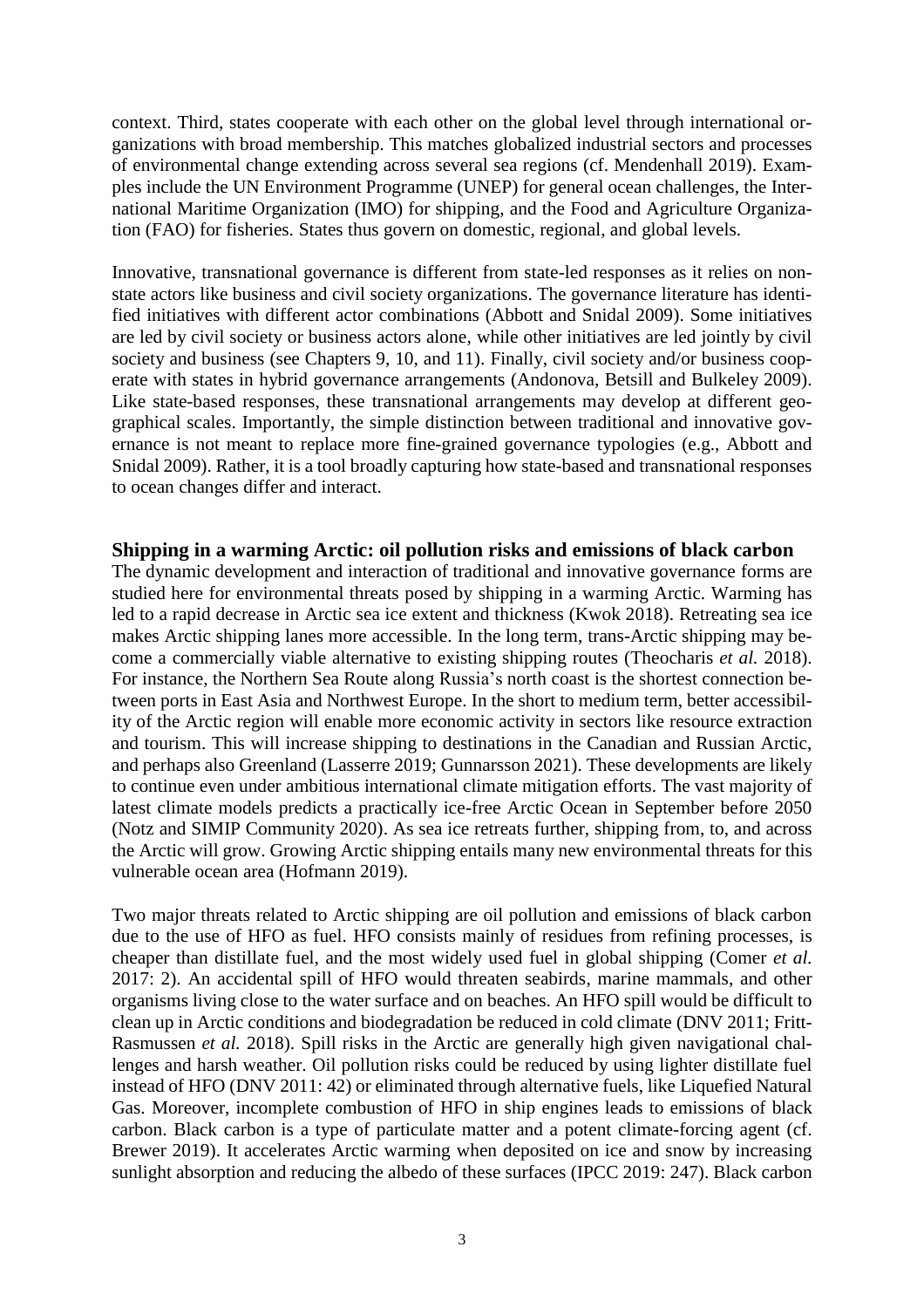also adversely affects human health (Janssen *et al.* 2012). A phaseout of HFO is one among many potential control measures for black carbon. However, it would be feasible in a relatively short timeframe, reduce fleet-wide emissions of black carbon by around one third, and enable the use of even more effective control measures like diesel particulate filters (Zhang *et al.* 2019). Hence, the phaseout of HFO as a fuel in Arctic shipping would reduce both oil pollution impacts and climate-forcing emissions.

The use of HFO in Arctic shipping is a revelatory case for studying governance dynamics. First, pre-existing institutions enabled state actions on different levels. This includes domestic regulation by Arctic coastal states, regional cooperation in the Arctic Council, and measures by the global shipping regulator IMO (Stokke 2013; Rayfuse 2014; see Chapter 23). Second, the warming Arctic with its high symbolic value has mobilized governments, scientists, environmental activists, and companies alike to think about sustainable shipping (Keil 2019). This is a favourable condition for innovative governance responses. Third, Arctic warming and shipping growth exemplify a process of rapid change with environmental impacts that initially were little regulated (Hofmann 2019). This should be conducive to sequences of innovative and traditional governance responses within a relatively short time span. The case study draws on rich primary and secondary sources: documents and records of IMO meetings; participatory observation in IMO meetings and events organized by nonstate actors; scientific literature; media sources; and background interviews with state, NGO, and business representatives. The analysis ranges from the issue's emergence on the international agenda in 2009/10 to the IMO's agreement on an HFO ban in 2020/21.

# **Traditional governance responses by states**

States responded to the oil pollution risks and climate effects of HFO use in Arctic shipping in four ways. The first response was domestic regulation in Norway. Well before the issue appeared on the international agenda, Norway had introduced a local HFO ban in protected areas around Svalbard in 2007 (Norwegian Ministry of Justice and Public Security 2017: 60). Internationally, within the IMO, HFO use by ships in Arctic waters received attention in connection with an HFO ban for the Antarctic area in 2010. In contrast to Antarctica, however, the Arctic has a permanent population and much more economic activity. Arctic warming has fuelled aspirations to expand activities in oil and gas, mining, transport, tourism, and fisheries. As all these activities usually involve shipping, a regulation of HFO use in the Arctic would affect a much broader range of interests than in the Antarctic case. Accordingly, the international community did not take any swift action. Even Norway extended the exemptions from its partial HFO ban around Svalbard until 2015 (Norwegian Ministry of Justice and Public Security 2017: 60). Because of this and its local scale, this measure did not have any larger impact on Arcticwide shipping.

The second response of states to threats from HFO use was to generate more knowledge on the regional level (cf. Bai and Chircop 2020: 267–269). Based on a Norwegian initiative, the Arctic Council launched a series of studies through its working group on the Protection of the Marine Environment (PAME 2010: annex II). This approach promised to enable international cooperation in two ways. First, more knowledge could help the Arctic states to better understand their own interests. The studies assessed how much HFO was used, by which ship types, and on which routes (DNV 2011, 2013). Second, the idea was to build regional consensus within the Arctic Council before going to the IMO. Regional consensus was considered important as Canada and Russia with their long coastlines play key roles in implementing IMO regulations for the Arctic. The hopes for a knowledge-based, regional consensus around an HFO phaseout did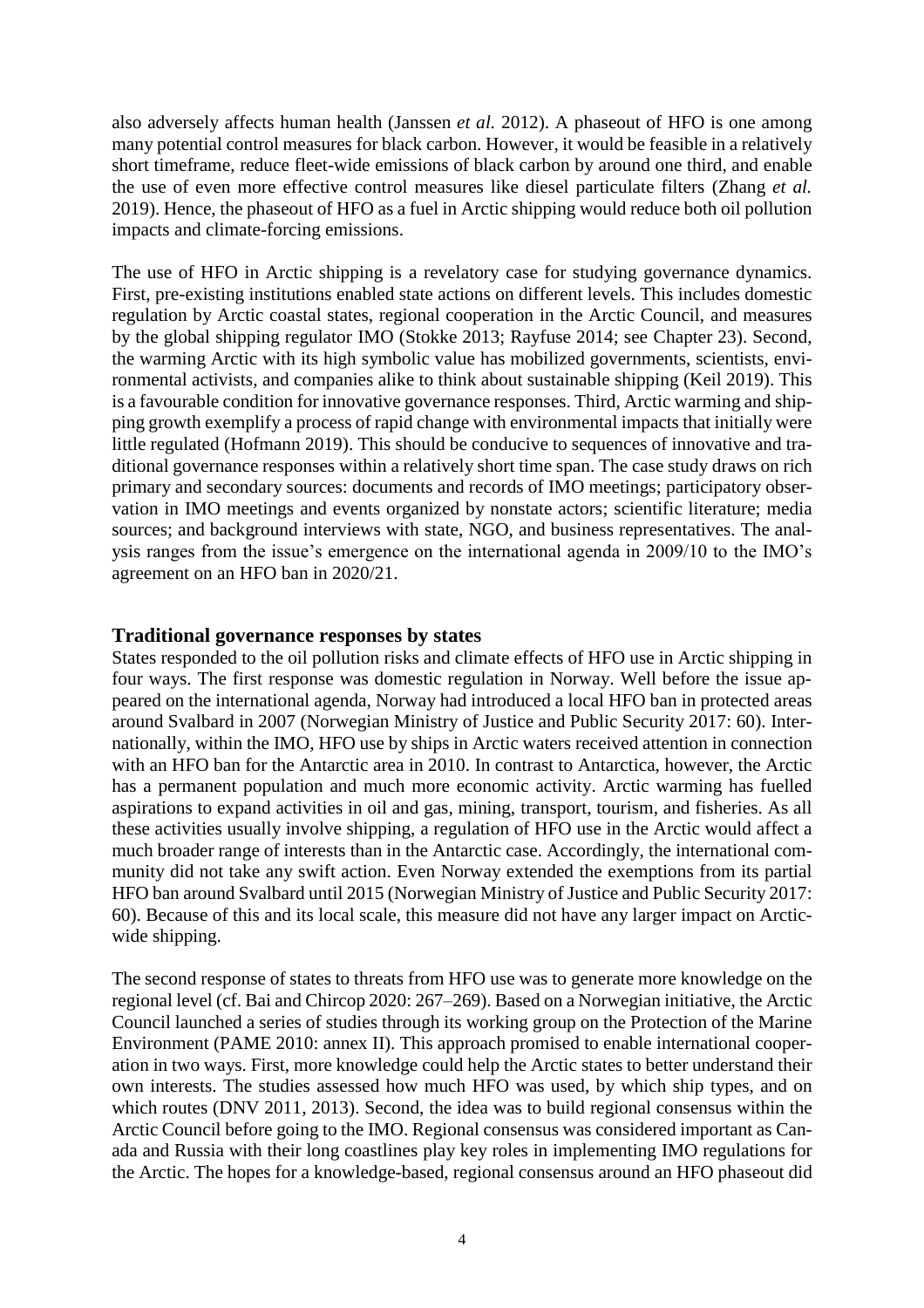not materialize though. Pre-defined interests guided the knowledge gathering and not vice versa, for instance, when the policy option of an HFO ban was excluded from further studies (PAME 2012: 4). Besides knowledge generation, the Arctic Council served to conclude the Agreement on Cooperation on Marine Oil Pollution Preparedness and Response in the Arctic in 2013. This agreement provides a basis for coordinated oil spill response but does not address HFO use as a major risk factor.

The third state-led response was the adoption of a nonbinding recommendation not to use HFO as a fuel in Arctic shipping by the global regulator IMO. Disagreements among the Arctic states prevented a binding provision on HFO in the IMO Polar Code. The Polar Code regulates safety and environmental aspects of shipping in the polar regions. Amongst others, it prescribes the installation of fuel tank protection for certain categories of ships to prevent accidental oil spills (IMO 2015: II-A, §1.2.1). During the Code's development, environmental NGOs also proposed a mandatory ban of HFO use by ships in the Arctic (FOEI *et al.* 2013). Negotiations in the IMO globalized the issue, with non-Arctic countries like Germany, France, and Spain supporting a ban. Among the Arctic states, however, Canada and Russia were firmly opposed to banning HFO (cf. Bognar 2018: 38–39). Given the lack of regional consensus, even Arctic states generally in favour of a ban, like Norway and the US, did not support its incorporation into the Code. As a softer alternative, in 2015, the IMO adopted a nonbinding provision as part of the Polar Code recommending all ships to refrain from using HFO in Arctic waters (IMO 2015: II-B, §1.1). While this provision has not had any legal teeth to effectively reduce HFO use, it flagged the issue for further consideration.

The fourth response by states was the decision to replace the IMO recommendation with a mandatory ban of HFO use as fuel in Arctic shipping. Two years after the Polar Code's adoption, IMO decided to reopen negotiations about risk mitigation measures (IMO 2017: 61). In 2019, most Arctic coastal states presented impact assessments confirming the benefits of an HFO ban, while Canada and Russia took sceptical positions (IMO 2020: 42–44). They expected that a ban would increase consumer prices and adversely affect supply of Northern settlements. Moreover, higher shipping prices for raw materials would undermine the competitiveness of Arctic resource extraction. Given these objections, IMO weakened the envisaged ban (IMO 2020: 44–47). The text agreed on in 2020 and scheduled for formal adoption in June 2021 delays the ban's entry into force to 2024 and allows for exemptions until 2029 (IMO Secretariat 2021). Observers consider these to be major loopholes in reducing oil spill risks and black carbon emissions (Comer *et al.* 2020). Parallel IMO work on other black carbon control measures will not close these gaps either because, at the time of writing in June 2021, it aimed for nonbinding guidelines only (IMO 2021: 11–12). In light of slow global progress, Norway announced plans to extend its local HFO ban to all areas around Svalbard (*Euractiv* 2020). Yet, despite the observed shortcomings, IMO regulation is set to force changes in fuel choice within the next decade.

Overall, state-based responses to the new environmental challenges of HFO use in growing Arctic shipping evolved over time on the domestic, regional, and global level. The partial HFO ban by Norway around Svalbard did not target Arctic-wide shipping. Regional cooperation in the Arctic Council generated new knowledge but did not attempt to reduce HFO use. The nonbinding recommendation not to use HFO in the Arctic by the global agency IMO was primarily symbolic. Its replacement with a mandatory ban marks an improvement with loopholes. Thus, while traditional governance responses to HFO use by ships in a warming Arctic have become stronger, they have also left important gaps (see Table 20.1).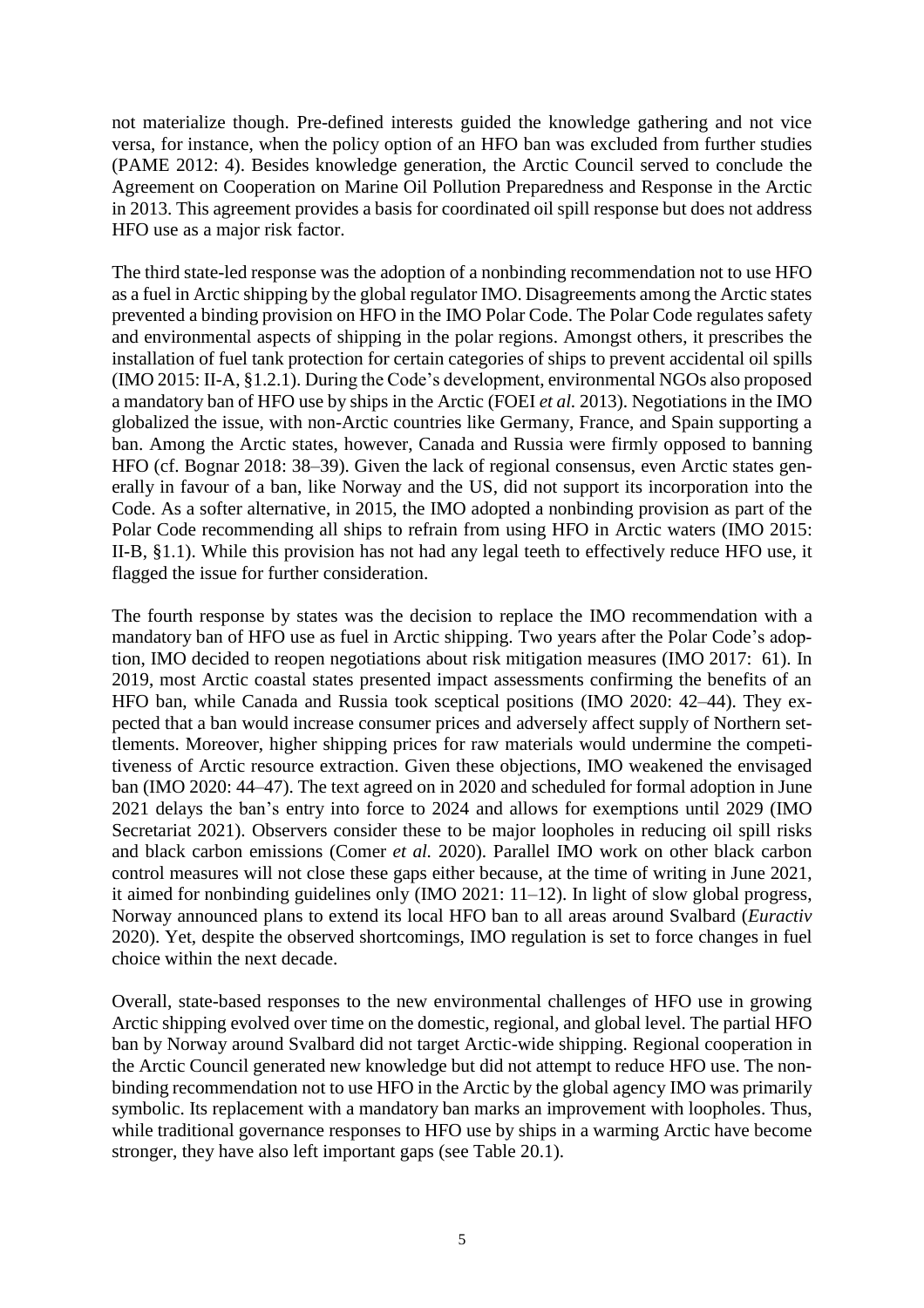| Level    | <b>State or</b><br>international<br>organization | Year     | <b>Governance response</b>                                                                  |  |
|----------|--------------------------------------------------|----------|---------------------------------------------------------------------------------------------|--|
| Domestic | Norway                                           | 2007     | Partial HFO ban with exemptions in protected areas<br>around Svalbard                       |  |
|          |                                                  | 2015     | Exemptions of partial HFO ban around Svalbard expired                                       |  |
|          |                                                  | 2020     | Plans to extend HFO ban to all areas around Svalbard                                        |  |
| Regional | Arctic Council                                   | $2011 -$ | Studies on HFO use in Arctic shipping                                                       |  |
|          |                                                  | 2013     | Agreement on Cooperation on Marine Oil Pollution<br>Preparedness and Response in the Arctic |  |
| Global   | <b>IMO</b>                                       | $2011 -$ | Knowledge collection on black carbon and potential control<br>measures                      |  |
|          |                                                  | 2015     | Polar Code: recommendation to refrain from using HFO,<br>provision on fuel tank protection  |  |
|          |                                                  | 2021     | Mandatory ban of HFO with exemptions and<br>delayed implementation                          |  |

**Table 20.1 Traditional governance responses to HFO use in Arctic shipping**

*Source:* Compiled by the author.

#### **Innovative governance responses by nonstate actors**

The gaps left by traditional, state-led governance have partly been filled by innovative governance arrangements involving nonstate actors. Among civil society organizations, environmental NGOs were early proponents of an Arctic HFO ban by the IMO (FOEI *et al.* 2010). In 2016, a group of environmental NGOs stepped up their efforts by forming the Clean Arctic Alliance (CAA; 22 membersin 2021). This coalition launched the "HFO-Free Arctic" campaign to build support among IMO member states for a rapid and comprehensive HFO ban. One of its main achievements has been the mobilization, collection, and dissemination of scientific and indigenous knowledge about risks posed by HFO to Arctic ecosystems and inhabitants (e.g., FOEI *et al.* 2018, 2019; FOEI, WWF, and Pacific Environment 2019). In addition to environmentalists, research organizations have become active. For instance, the US-based International Council on Clean Transportation (ICCT) gathered extensive knowledge about HFO and black carbon control measures (e.g., Comer *et al.* 2017; ICCT 2018). By injecting new knowledge into IMO negotiations, different civil society organizations complemented the studies carried out under the auspices of the Arctic Council.

In the business sector, some shipping actors decided to transition away from HFO in their Arctic operations. The first notable company to phase out HFO was the Norwegian expedition cruise operator Hurtigruten (2018: 14). Its decision reflected the need to comply with local HFO bans around Svalbard and concerns about public reputation in case of accidental fuel oil spillage. Other expedition cruise companies advertising a pristine Arctic to their customers, like Ponant (2020) from France, have followed Hurtigruten's example. The Association of Arctic Expedition Cruise Operators (AECO) also issued a recommendation for its members to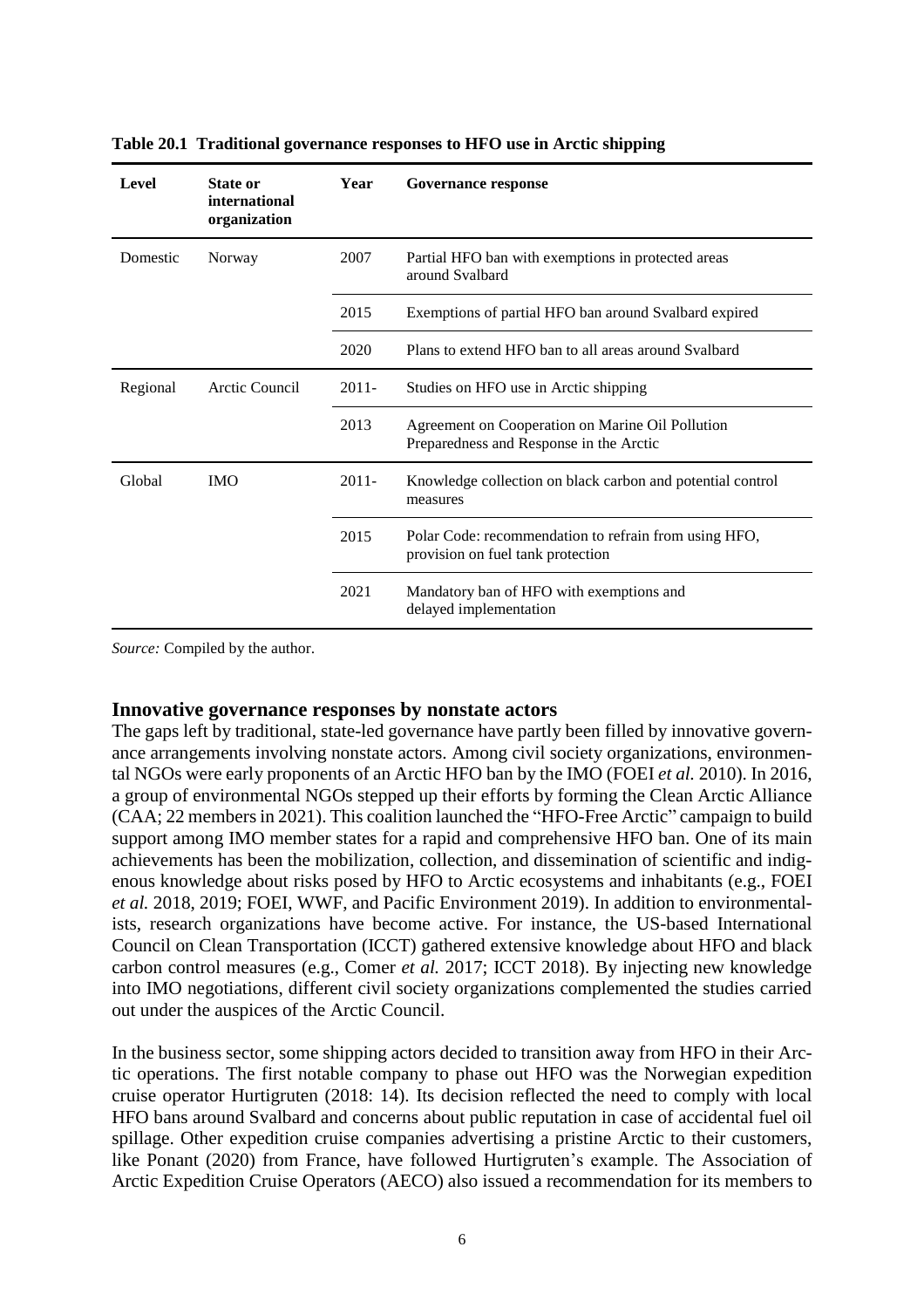use distillate fuel in Arctic operations (AECO 2013: 4). In 2019, AECO turned this recommendation into a mandatory provision (AECO 2019). The expedition cruise sector was the first to demonstrate the feasibility of an HFO phaseout.

Business and civil society also joined forces. In 2018, the Clean Arctic Alliance together with Hurtigruten initiated the Arctic Commitment, which calls for an HFO phaseout in Arctic shipping (CAA 2018). The Arctic Commitment targets both the practices of shipping companies and international regulation by the IMO. Its signatories mainly come from environmental activism, academia, and the expedition cruise sector. Prominent supporters are the Icelandic ports and IKEA Supply. However, the Arctic Commitment has not found as much business support as its initiators may have hoped for. For instance, even the rather progressive shipowners' associations of Denmark and Norway have not signed it. Nevertheless, the initiative further increased public awareness of HFO risks. The Arctic Commitment also gave the small expedition cruise sector a visible platform for its use of less polluting fuels in contrast to the much larger overseas cruise sector.

A more far-reaching initiative of civil society and business is the Arctic Corporate Shipping Pledge. Since 2019, this initiative has committed member firms to refrain from using trans-Arctic shipping routes (Ocean Conservancy 2020). This limits future growth of HFO use and other adverse impacts of shipping on the Arctic environment. The Arctic Corporate Shipping Pledge was initiated by the environmental NGO Ocean Conservancy and the company Nike. Signatory companies include major shippers (e.g., Bestseller, Gap, H&M, and Li & Fung) and some of the world's largest container shipping companies (e.g., CMA CGM, MSC, Evergreen Line, and Hapag Lloyd). While this has been a setback for trans-Arctic shipping visions in the short to medium term, it appears questionable whether shipping companies can afford this pledge in the long run. Trans-Arctic routes may become more accessible and competitive in the future and other shipping companies, like the Chinese COSCO (*High North News* 2019), may be willing to exploit their advantages. This governance arrangement may thus not endure under global competition and continued environmental change. For now, however, the Arctic Corporate Shipping Pledge reduces the number of potential trans-Arctic shipping actors with an interest in blocking an HFO ban.

Pressure by environmental NGOs, mounting public attention, and new business opportunities have led more, but far from all, companies to end HFO use in Arctic operations. Targeted by the HFO-Free Arctic campaign, Crystal Cruises, Carnival Corporation, and Maersk declared to use alternatives to HFO in Arctic operations (*The Guardian* 2016; *World Maritime News* 2018; *Marine Insight* 2019). Other companies that have been moving into cleaner fuels include Hapag Lloyd Cruises (2019) and the Finnish ice-breaking company Arctia (2016). This development has not extended to all shipping segments though. Resupply shipping in Canada and Russia still uses HFO. The Russian Federation (2019: 30–31) noted that techno-economic barriers were preventing its relatively old Northern Supply fleet from switching to lighter fuels. Canada (2019: 7–11) stressed socio-economic reasons for the continued use of HFO in its Sealift operations. Similarly, bulk shipping of Arctic mining products relies on HFO to remain competitive on the world market. Both resupply and bulk shipping play special roles in the Arctic as fuel price increases may lead to higher consumer prices and loss of mining jobs and revenues. Environmental threats appear to be politically more accepted when originating from shipping segments with high strategic priority.

Collaborations of civil society, business, and states have not played a major role in governing HFO use. One initiative that includes representatives from all three types of actors is the Arctic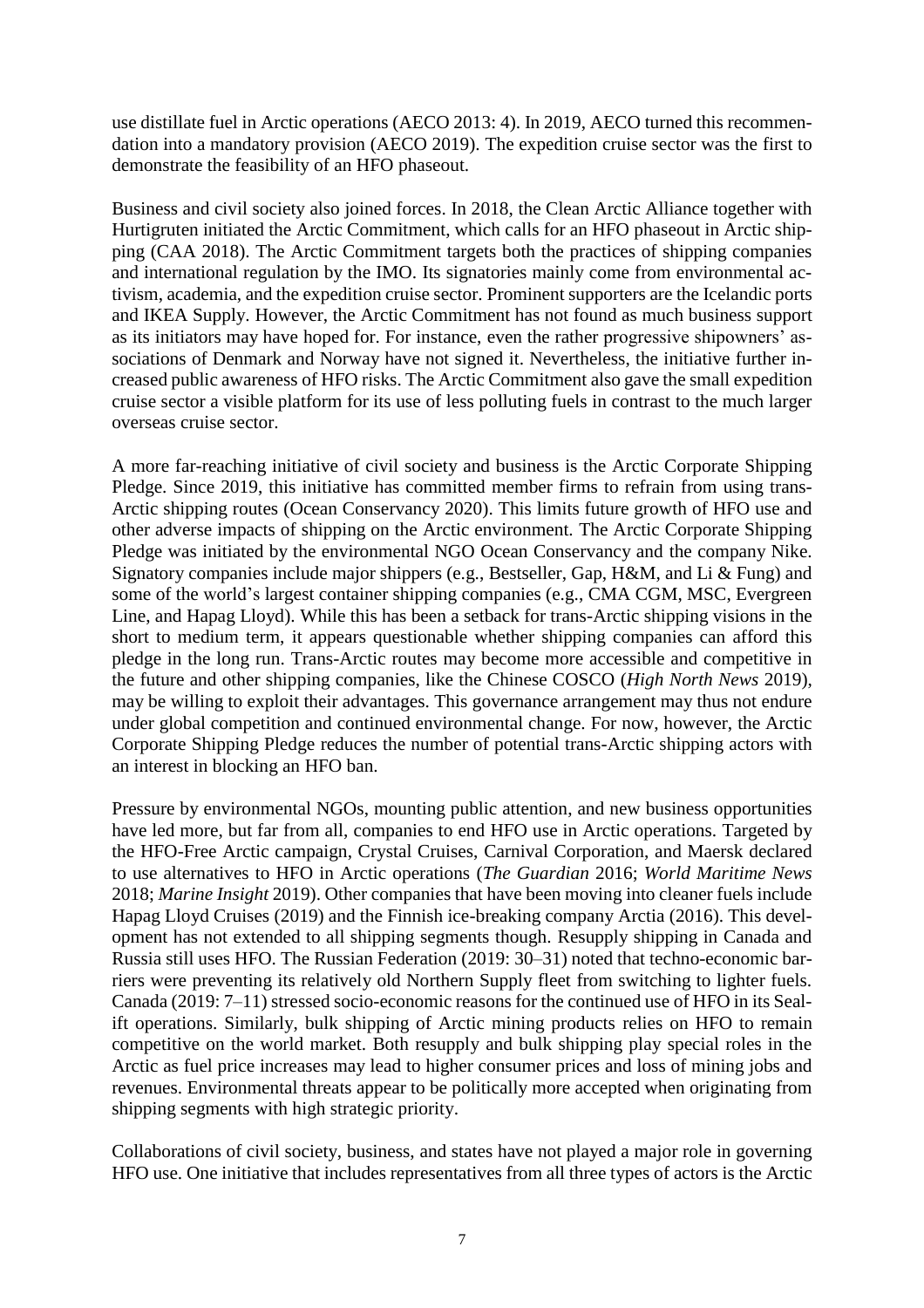Shipping Best Practice Information Forum established by the Arctic Council. The forum primarily contributes to the implementation of the IMO Polar Code (Engtrø, Gudmestad and Njå 2020: 59). Furthermore, it makes progressive business actors like AECO visible. While not specifically focused on HFO, the forum is a channel for communicating green shipping advances.

The innovative governance responses of nonstate actors have interacted with international regulatory negotiations in the IMO. Knowledge provision by environmental NGOs drew non-Arctic states like Germany, France, and the Netherlands into the negotiations (cf. Denmark *et al.* 2019). Change in business practices played a crucial role in reducing potential opposition to a ban. Countries in which major shipping companies had gone green, including Finland, Norway, and the US, clearly supported a ban (cf. Finland *et al.* 2018). By contrast, the hesitance of resupply and bulk shipping to switch to cleaner fuels was mirrored in sceptical positions of Canada, Russia, and major non-Arctic flag states like the Marshall Islands (cf. Canada and Marshall Islands 2018; Russian Federation 2018). Hence, innovative governance responses by nonstate actors and their limitations foreshadowed the political compromises in the realm of traditional governance (see Table 20.2).

| Type of<br>ac-<br>tors                                                                                                  | <b>Organization or</b><br>initiative                                                                | Year     | <b>Governance response</b>                                                                               |  |
|-------------------------------------------------------------------------------------------------------------------------|-----------------------------------------------------------------------------------------------------|----------|----------------------------------------------------------------------------------------------------------|--|
| Civil society                                                                                                           | Environmental NGOs, Clean<br>Arctic Alliance, research<br>institutes (ICCT)                         | $2010-$  | Knowledge generation, gathering, and<br>dissemination on HFO use and risks                               |  |
| <b>Business</b>                                                                                                         | Various companies<br>(e.g., Arctia, Carnival Corp.,<br>Hurtigruten, Hapag Lloyd,<br>Ponant, Maersk) | $2007 -$ | Voluntary phaseout of HFO from Arctic<br>operations (sometimes in response to NGO or<br>public pressure) |  |
|                                                                                                                         | Association of Arctic<br><b>Expedition Cruise Operators</b><br>(AECO)                               | < 2013   | Voluntary operational guideline for member<br>firms to use distillate fuel in the Arctic                 |  |
|                                                                                                                         |                                                                                                     | 2019     | No-HFO policy made mandatory for members                                                                 |  |
| Civil society<br>and business                                                                                           | Clean Arctic Alliance and<br>Hurtigruten; other<br>companies, AECO                                  | 2018-    | Arctic Commitment: signatories call for phaseout<br>of HFO                                               |  |
|                                                                                                                         | Ocean Conservancy and<br>Nike; other shippers and<br>major shipping companies                       | 2019-    | Arctic Corporate Shipping Pledge: member firms<br>do not use trans-Arctic shipping routes                |  |
| Arctic Shipping Best<br>States,<br><b>Practice Information Forum</b><br>business,<br>of Arctic Council<br>civil society |                                                                                                     | $2017 -$ | Exchange about experiences and challenges in<br>implementation of Polar Code, incl. safety               |  |

| Table 20.2 Innovative governance responses to HFO use in Arctic shipping |  |  |
|--------------------------------------------------------------------------|--|--|
|                                                                          |  |  |

*Source:* Compiled by the author.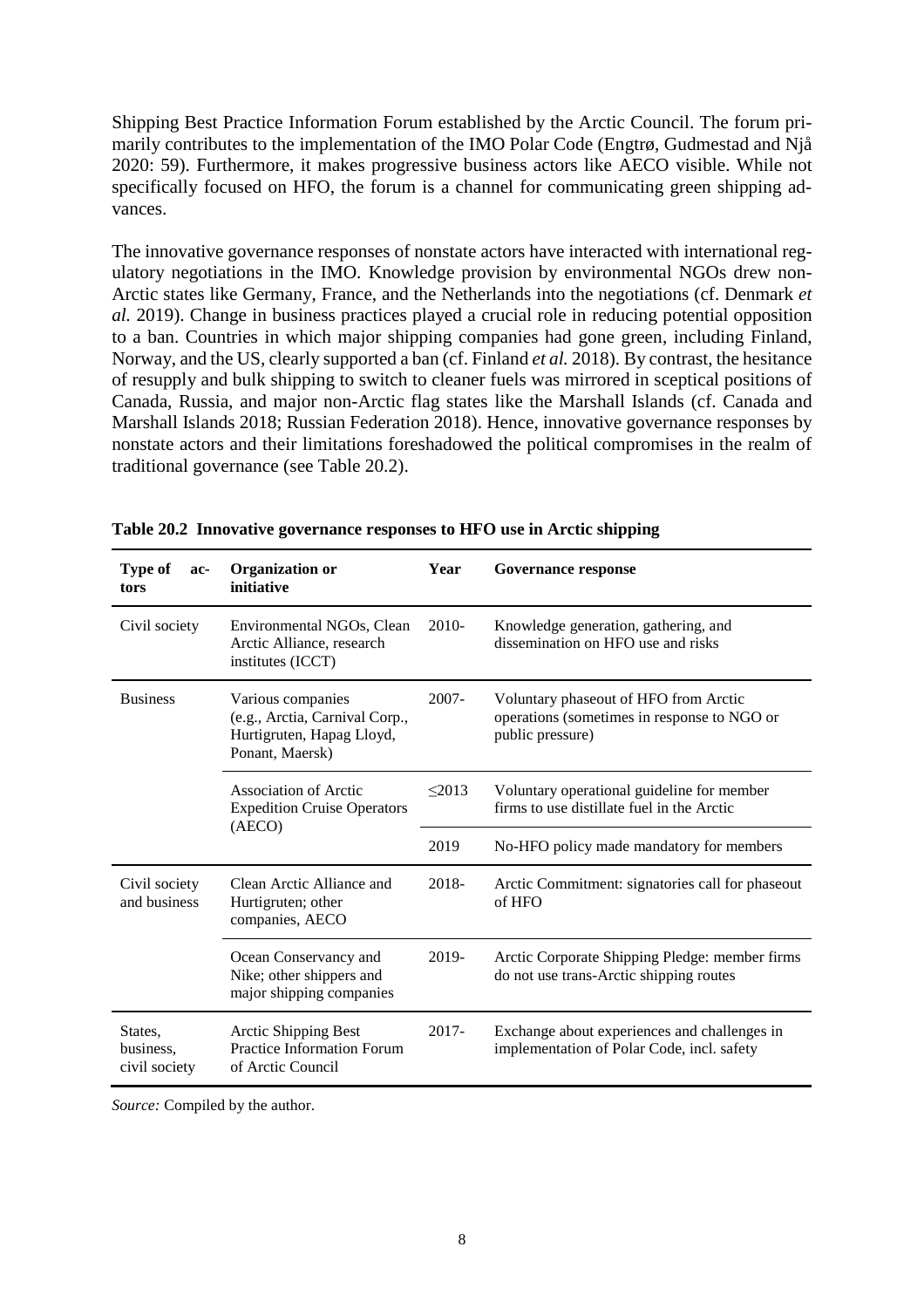In sum, innovative governance responses by nonstate actors have fulfilled two functions. First, they have filled gaps left by traditional, state-led governance. Environmental NGOs put pressure on companies to reveal and justify their fuel choices. Commitments of business to phase out HFO or refrain from using Arctic shipping routes made shipping somewhat greener even in the absence of public regulation. Second, nonstate actors also injected new momentum into international regulatory negotiations. Knowledge gathering and dissemination by civil society organizations complemented the study activities of the Arctic Council. Moreover, green commitments of major companies reduced potential opposition to an HFO ban among IMO member states. Innovative, transnational governance initiatives were thus an important precursor to progress in traditional state-based regulation.

# **Conclusion**

Observations on the governance of HFO use in Arctic shipping can inform the search for suitable governance models in other sea regions and marine issues. The Arctic is subject to rapid climate change which enables more economic activity and brings new environmental threats to the region's ecosystems and inhabitants. I used Arctic shipping growth as a case that involves increasing risks of accidental oil pollution and emissions of climate-forcing black carbon. Both threats could be mitigated by phasing out HFO as a ship fuel in the region. The case study examined how traditional governance responses by states and innovative governance responses involving nonstate actors have evolved and interacted. Without doubt, many specific elements of this case are unique to the Arctic and its climatic, economic, and navigational conditions. More generally, however, rapid warming has turned the Arctic into a laboratory for governing global environmental changes that may unfold in different forms and over longer time spans in other sea regions, too (see Chapters 17, 18 and 25).

So, what can researchers and practitioners learn from the Arctic laboratory for governing environmental change? I propose three lessons that also add to ideas on how to use the United Nations Decade of Ocean Science for Sustainable Development (2021-2030) (Claudet *et al.* 2020). First, do not wait for states to respond. Traditional governance responses by states have emerged only slowly and left important policy gaps. Domestic responses have not been comprehensive enough to govern changes extending beyond national borders. Regional and global responses have been hampered by the many diverging interests in the cumbersome search for political compromise. One should therefore not overestimate the capacity of states to quickly respond to new problems in marine ecosystems. Other actors need to fill the gaps left by traditional governance.

Second, mobilize nonstate actors for rapid responses to new ocean challenges. Innovative governance responses involving civil society and business actors have evolved in a flexible way and filled policy gaps left by states. Environmental NGOs and research institutes have facilitated decision-making of states by gathering and disseminating knowledge. Even more importantly, they have reached out to business in search for pragmatic ways to improve environmental performance. Several business actors have assumed the role of green leaders that go beyond regulatory compliance. Green leadership by companies, in turn, has reduced barriers to an agreement among states on regulatory responses. Innovative, transnational governance arrangements of nonstate actors can facilitate traditional governance responses by states.

Third, develop systematic linkages between innovative and traditional forms of governance. The sequence identified in this case study only worked because of sufficient links between green business practices and regulatory negotiations of states. The consultative status of civil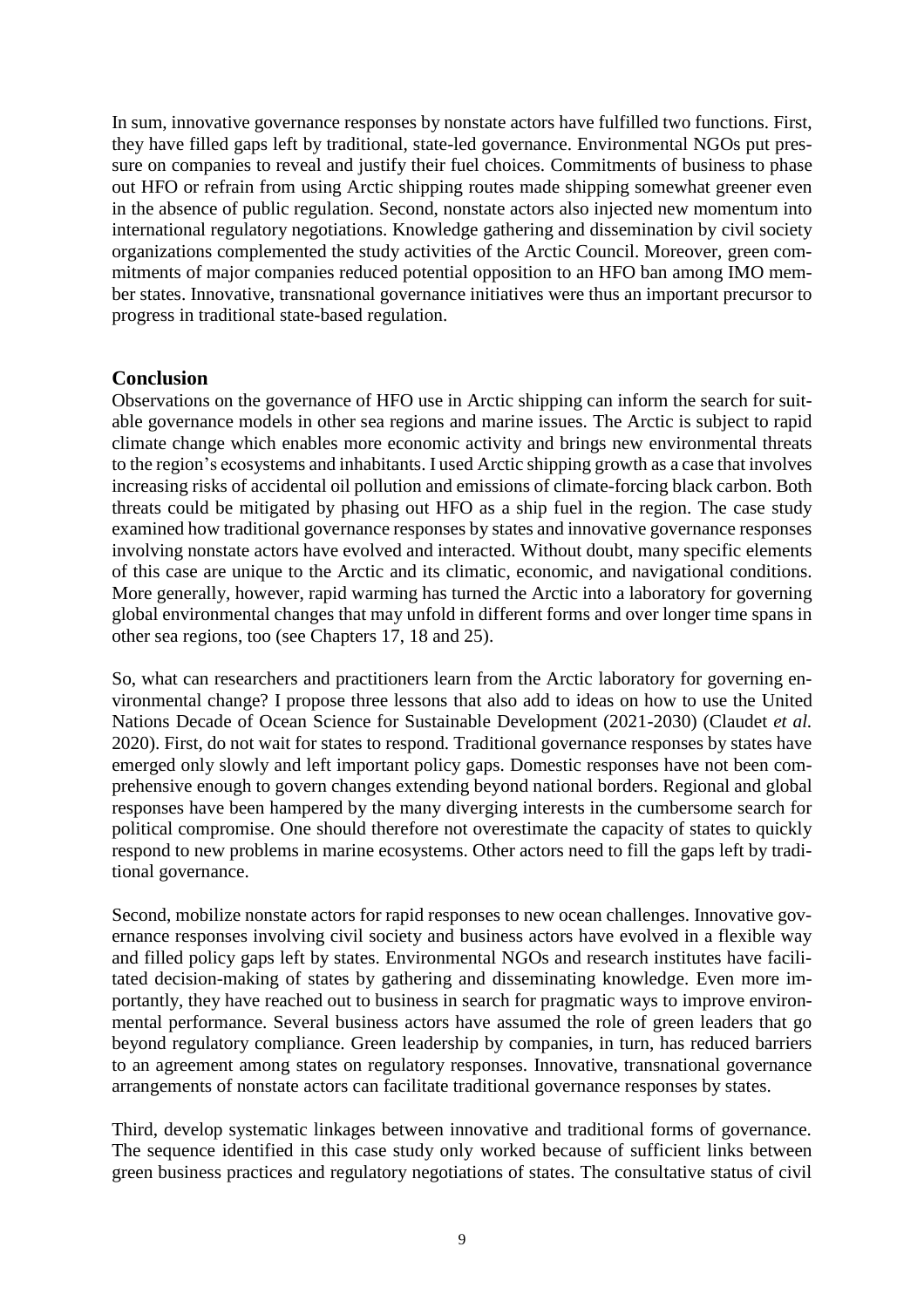society organizations and business actors in international organizations like the IMO is an important institutional element in this respect. Forums fostering exchange between practice and policy may be another useful building block. Yet, these institutional links do not appear sufficient for kick-starting and maintaining dynamic governance sequences. Public attention has strongly contributed to company decisions to phase out HFO in Arctic shipping. Likewise, it has created pressures for states to address the issue using available expertise from civil society and business. Hence, both the public and different types of actors need to be mobilized to successfully govern the challenges of global change in marine environments.

#### **Acknowledgements**

The chapter builds on Hofmann (2021). The Institute of Political Science at the University of St. Gallen, Switzerland, generously funded field research. I thank the Swiss Maritime Navigation Office for the opportunity to participate as an observer in IMO MEPC meetings (2017-19) and also thank all of my interlocutors.

#### **References**

- Abbott, K. W. (2012) 'The transnational regime complex for climate change', *Environment and Planning C: Government and Policy*, 30(4), pp. 571–590.
- Abbott, K. W. and Snidal, D. (2009) 'The governance triangle: Regulatory standards institutions and the shadow of the state', in Mattli, W. and Woods, N. (eds) *The politics of global regulation*. Princeton, NJ: Princeton University Press, pp. 44–88.
- AECO. (2013) 'AECO's guidelines for expedition cruise operations in the Arctic'.
- AECO. (2019) *Expedition cruise industry charts course for sustainable Arctic tourism*, *Press releases*. Available at: https://www.aeco.no/2019/11/expedition-cruise-industry-charts-course-for-sustainable-arctic-tourism/ (Accessed: 31 May 2021).
- AMAP. (2021) *Arctic climate change update 2021: Key trends and impacts. Summary for policymakers*. Oslo: Arctic Monitoring and Assessment Programme (AMAP). Available at: https://www.amap.no/documents/doc/arctic-climate-change-update-2021-key-trends-and-impacts.-summary-for-policy-makers/3508 (Accessed: 24 May 2021).
- Andonova, L. B., Betsill, M. M. and Bulkeley, H. (2009) 'Transnational climate governance', *Global Environmental Politics*, 9(2), pp. 52–73.
- Arctia. (2016) *Next-generation icebreaker Polaris ready for action*, *News*. Available at: http://arctia.fi/en/2016/10/31/next-generation-icebreaker-polaris-ready-for-action/ (Accessed: 2 February 2020).
- Auld, G. (2014) *Constructing private governance: The rise and evolution of forest, coffee, and fisheries certification*. New Haven, CT: Yale University Press.
- Bai, J. and Chircop, A. (2020) 'The regulation of heavy fuel oil in arctic shipping: Interests, measures, and impacts', in Chircop, A. *et al.* (eds.) *Governance of Arctic shipping*: *Rethinking risk, human impacts and regulation.* Cham: Springer, pp. 265–284.
- Bognar, D. (2018) 'Russia and the polar marine environment: The negotiation of the environmental protection measures of the mandatory Polar Code', *Review of European, Comparative & International Environmental Law*, 27(1), pp. 35–44.
- Brewer, T. L. (2019) 'Black carbon emissions and regulatory policies in transportation', *Energy Policy*, 129, pp. 1047–1055.
- CAA. (2018) 'The arctic commitment'. Available at: https://www.hfofreearctic.org/wp-content/uploads/2018/01/The-Arctic-Commitment-text-EN.pdf (Accessed: 31 May 2021).
- Canada. (2019) 'Assessment of the benefits and impacts associated with a ban on the use and carriage of heavy fuel oil as fuel by ships operating in the Arctic'. PPR 7/INF.16.
- Canada and Marshall Islands. (2018) 'Comments on document MEPC 72/11/1 on measures to reduce risks of use and carriage of heavy fuel oil as fuel by ships in Arctic waters'. MEPC 72/11/4.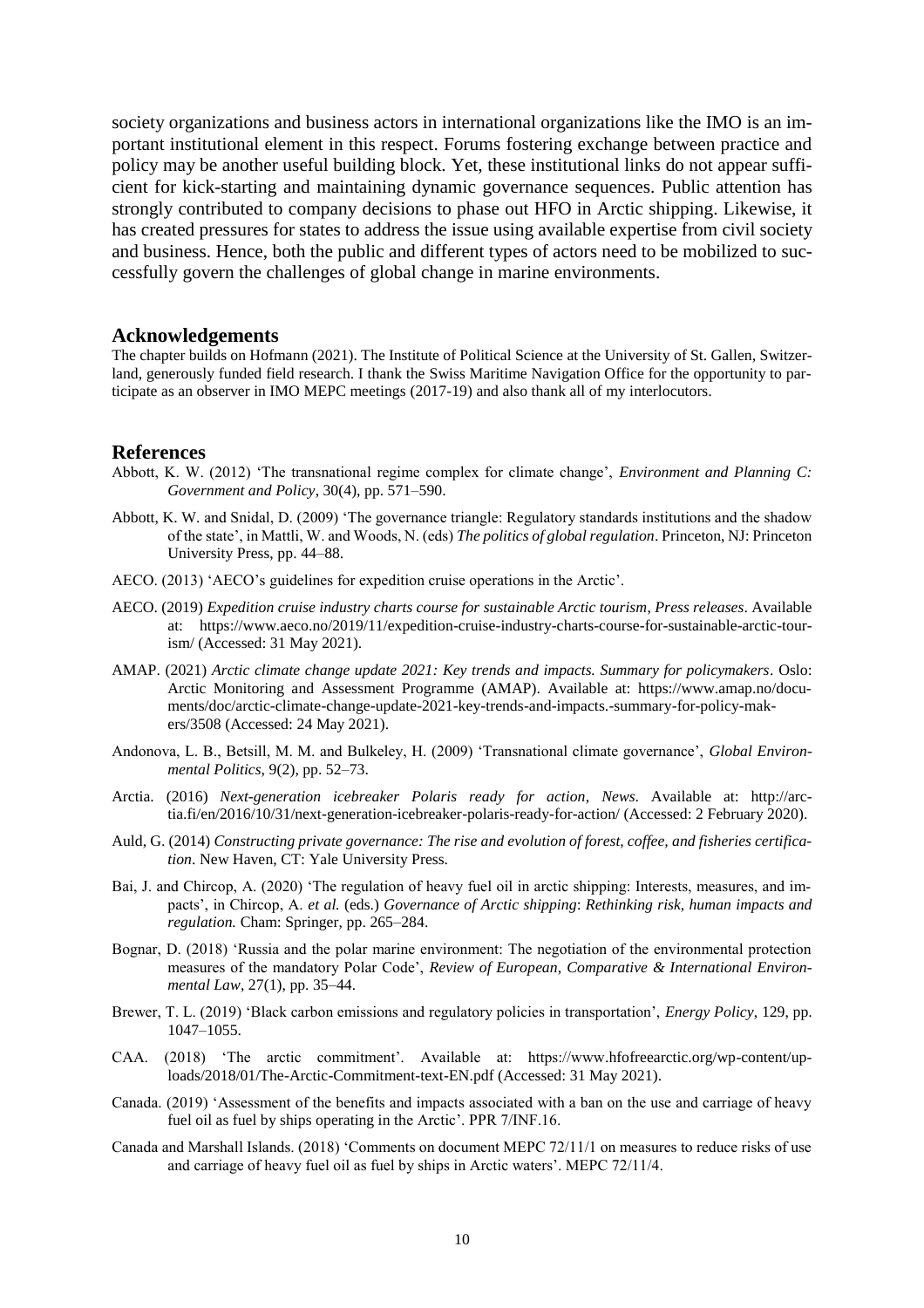- Cashore, B. *et al.* (2021) 'Private authority and public policy interactions in global context: Governance spheres for problem solving', *Regulation & Governance*, Early view online. Available at: https://onlinelibrary.wiley.com/doi/abs/10.1111/rego.12395 (Accessed: 25 May 2021).
- Chircop, A. (2020) 'The polar code and the arctic marine environment: Assessing the regulation of the environmental risks of shipping', *The International Journal of Marine and Coastal Law*, 35(3), pp. 533–569.
- Claudet, J. *et al.* (2020) 'A roadmap for using the UN decade of ocean science for sustainable development in support of science, policy, and action', *One Earth*, 2(1), pp. 34–42.
- Comer, B. *et al.* (2017) *Prevalence of heavy fuel oil and black carbon in Arctic shipping, 2015 to 2025*. Washington, DC: ICCT. Available at: https://theicct.org/sites/default/files/publications/HFO-Arctic\_ICCT\_Report\_01052017\_vF.pdf (Accessed: 18 August 2019).
- Comer, B. *et al.* (2020) *The international maritime organization's proposed Arctic heavy fuel oil ban: Likely impacts and opportunities for improvement*. White Paper. Washington, DC: ICCT, p. 46. Available at: https://theicct.org/sites/default/files/publications/Arctic-HFO-ban-sept2020.pdf (Accessed: 31 May 2021).
- Dawson, J. *et al.* (2018) 'Temporal and spatial patterns of ship traffic in the Canadian Arctic from 1990 to 2015', *Arctic*, 71(1), pp. 15–26.
- Denmark *et al.* (2019) 'Draft language for a ban of use and carriage of heavy fuel oil as fuel by ships in Arctic waters'. PPR 7/14/4.
- DeSombre, E. R. (2000) *Domestic sources of international environmental policy: Industry, environmentalists, and U.S. power*. Cambridge, MA: MIT Press.
- DNV. (2011) *Heavy fuel in the Arctic (Phase I)*. Akureyri: PAME.
- DNV. (2013) *Heavy fuel in the Arctic - Phase II*. 2013-1542-16G8ZQC-5/1. Høvik.
- Engtrø, E., Gudmestad, O. T. and Njå, O. (2020) 'Implementation of the polar code: Functional requirements regulating ship operations in polar waters', *Arctic Review*, 11, pp. 47–69.
- *Euractiv.* (2020) 'Norway plans heavy oil ban around Svalbard', 9 November. Available at: https://www.euractiv.com/section/energy/news/norway-plans-heavy-oil-ban-around-svalbard/ (Accessed: 28 May 2021).
- Finland *et al.* (2018) 'Proposal to ban heavy fuel oil use and carriage as fuel by ships in Arctic waters'. MEPC 72/11/1.
- FOEI *et al.* (2010) 'Additional MARPOL provisions for the Polar Code'. DE 54/13/8.
- FOEI *et al.* (2013) 'Heavy fuel oil use by vessels in Arctic waters'. DE 57/11/11.
- FOEI *et al.* (2018) 'Residuals bunker fuel ban in the IMO Arctic waters an assessment of costs and benefits'. PPR 6/INF.25.
- FOEI *et al.* (2019) 'Infographic on reducing Black Carbon emissions from international shipping'. MEPC74/INF.31.
- FOEI, WWF, and Pacific Environment (2019) 'Arctic Indigenous Support for the Ban of Heavy Fuel Oil in the Arctic'. PPR 7/14/1.
- Fritt-Rasmussen, J. *et al.* (2018) *Heavy Fuel Oil (HFO): A review of fate and behaviour of HFO spills in cold seawater, including biodegradation, environmental effects and oil spill response*. 549. Copenhagen: Nordic Council of Ministers. Available at: http://urn.kb.se/resolve?urn=urn:nbn:se:norden:org:diva-5380 (Accessed: 24 May 2021).
- Green, J. F. (2013) *Rethinking private authority: Agents and entrepreneurs in global environmental governance*. Princeton, NJ: Princeton University Press.
- Gunnarsson, B. (2021) 'Recent ship traffic and developing shipping trends on the Northern Sea Route—Policy implications for future arctic shipping', *Marine Policy*, 124, 104369.
- Hale, T. (2020) 'Transnational actors and transnational governance in global environmental politics', *Annual Review of Political Science*, 23, pp. 203–220.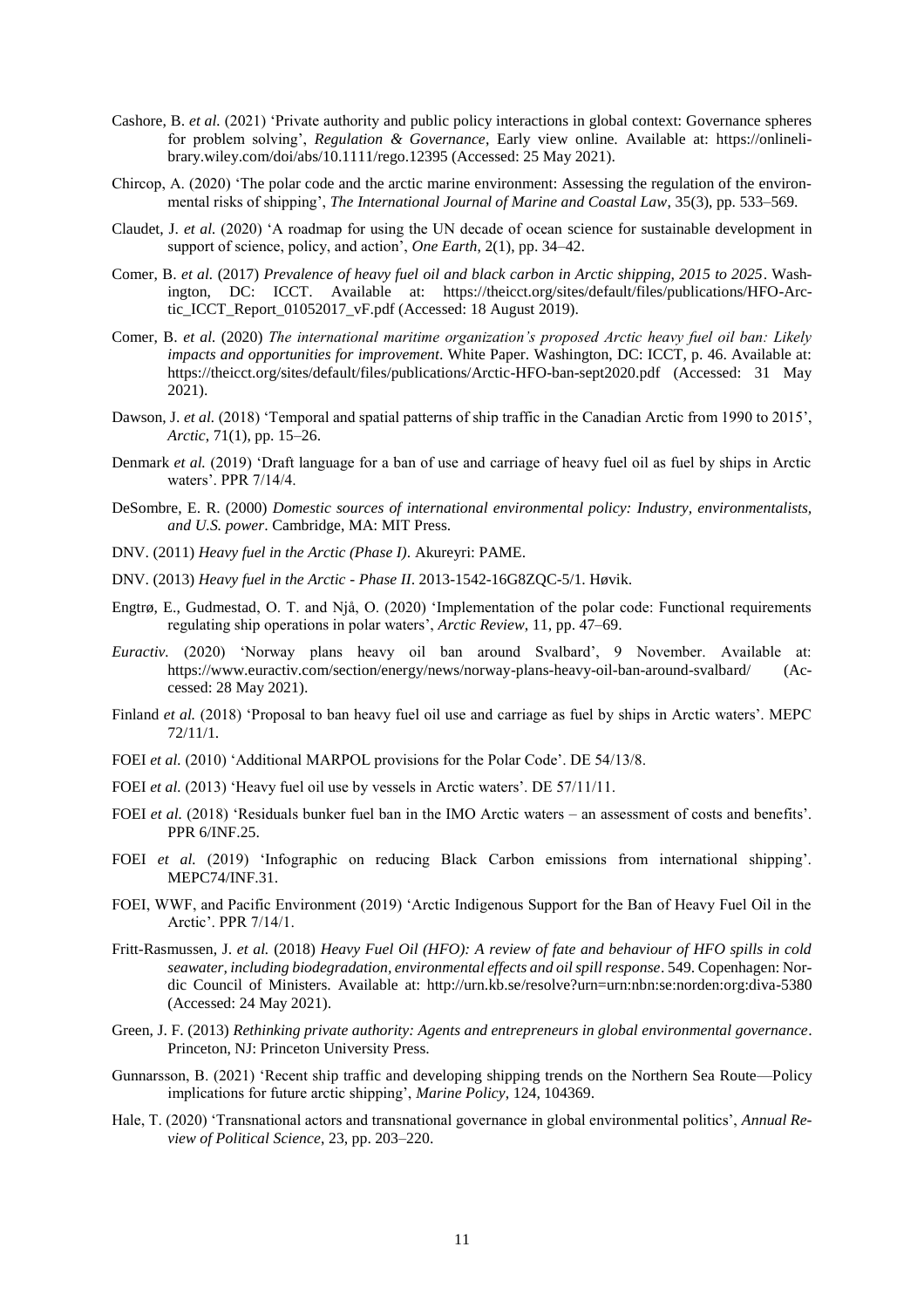- Hapag-Lloyd Cruises. (2019) *The Hapag-Lloyd Cruises' fleet is set to operate without heavy fuel oil - Hapag-Lloyd Cruises*, *Press Releases*. Available at: https://www.hl-cruises.de/presse/pressemeldungen/detail/the-hapag-lloyd-cruises-fleet-is-set-to-operate-without-heavy-fuel-oil (Accessed: 13 January 2020).
- Harris, P. G. (2019) 'Climate change at sea: Interactions, impacts, and governance', in Harris, P. G. (ed.) *Climate change and ocean governance: Politics and policy for threatened seas*. Cambridge: Cambridge University Press, pp. 3–26.
- Harrison, K. and Sundstrom, L. M. (2010) *Global commons, domestic decisions: The comparative politics of climate change*. Cambridge, MA: MIT Press.
- Henson, S. A. *et al.* (2017) 'Rapid emergence of climate change in environmental drivers of marine ecosystems', *Nature Communications*, 8(1), 14682.
- *High North News.* (2019) 'Chinese shipping company COSCO to send record number of ships through arctic', 13 June. Available at: https://www.highnorthnews.com/en/chinese-shipping-company-cosco-send-recordnumber-ships-through-arctic (Accessed: 31 May 2021).
- Hofmann, B. (2019) 'Policy responses to new ocean threats: Arctic warming, maritime industries and international environmental regulation', in Harris, P. G. (ed.) *Climate change and ocean governance: Politics and policy for threatened seas*. Cambridge: Cambridge University Press, pp. 215–235.
- Hofmann, B. (2021) *Arguing over technology: The coproduction of business practices and international maritime environmental regulation*. Dissertation, University of St. Gallen.
- Hurtigruten. (2018) 'Environmental Report 2017'. Available at: https://secure.viewer.zmags.com/publication/72ebfbed#/72ebfbed/1 (Accessed: 2 February 2020).
- ICCT. (2018) *Workshop summary: Fifth ICCT workshop on marine black carbon emissions: Appropriate black carbon control measures*. San Francisco: International Council on Clean Transportation. Available at: https://theicct.org/sites/default/files/Workshop%20summary\_5th%20ICCT%20BC%20workshop vf rev4.pdf (Accessed: 18 August 2019).
- IMO. (2015) 'Resolution MEPC.264(68): International Code for ships operating in polar waters (polar code)'.
- IMO. (2017) 'Report of the Marine Environment Protection Committee on its Seventy-First Session'. MEPC 71/17.
- IMO. (2020) 'Report to the Marine Environment Protection Committee'. PPR7/22.
- IMO. (2021) 'Report to the Marine Environment Protection Committee'. PPR8/13.
- IMO Secretariat. (2021) 'Draft amendments to MARPOL Annex I'. MEPC76/3/1.
- IPCC. (2019) *IPCC Special report on the ocean and cryosphere in a changing climate*. [Pörtner, H.-O. *et al.* (eds.)]. Intergovernmental Panel on Climate Change.
- Janssen, N. A. H. *et al.* (2012) *Health effects of black carbon*. Bonn: WHO European Centre for Environment and Health.
- Keil, K. (2019) 'Sustainability understandings of Arctic shipping', in Gad, U. P. and Strandsbjerg, J. (eds) *The politics of sustainability in the Arctic: Reconfiguring identity, space, and time*. London: Routledge, pp.  $34 - 51$ .
- Kwok, R. (2018) 'Arctic sea ice thickness, volume, and multiyear ice coverage: Losses and coupled variability (1958–2018)', *Environmental Research Letters*, 13(10), 105005.
- Lasserre, F. (2019) 'Arctic shipping: A contrasted expansion of a largely destinational market', in Finger, M. and Heininen, L. (eds) *The globalarctic handbook*. Cham: Springer, pp. 83–100.
- Mahon, R. and Fanning, L. (2019) 'Regional ocean governance: Polycentric arrangements and their role in global ocean governance', *Marine Policy*, 107, 103590.
- *Marine Insight.* (2019) 'Carnival makes bombshell claim to only use cleaner fuel on cruise ships in arctic', 12 March. Available at: https://www.marineinsight.com/shipping-news/carnival-makes-bombshell-claimto-only-use-cleaner-fuel-on-cruise-ships-in-arctic/ (Accessed: 29 August 2019).
- Mendenhall, E. (2019) 'The ocean governance regime: International conventions and institutions', in Harris, P. G. (ed.) *Climate change and ocean governance: Politics and policy for threatened seas*. Cambridge: Cambridge University Press, pp. 27–42.